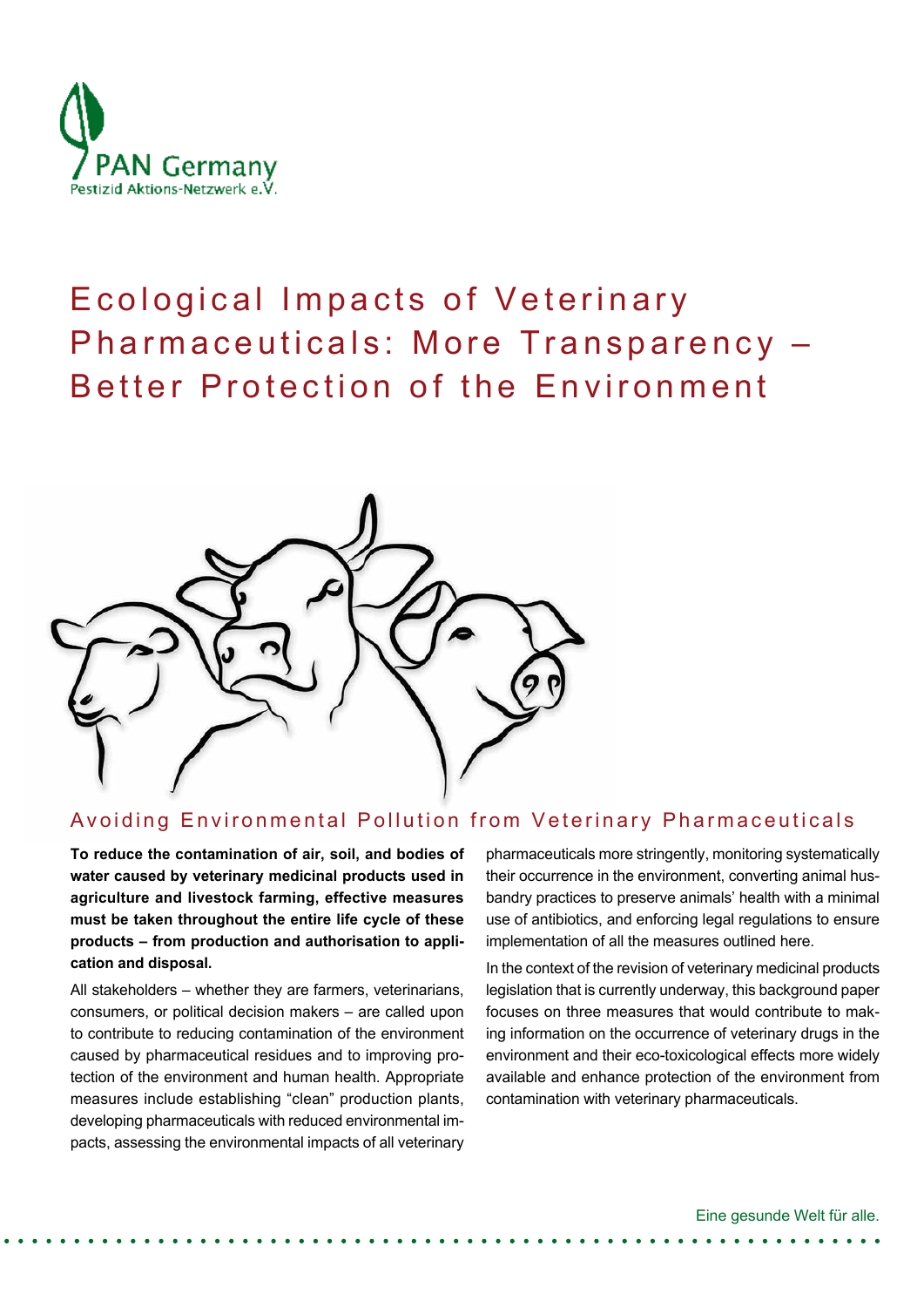## Introduction of a monograph system for documenting relevant environmental data and making information on the environmental impact of veterinary pharmaceuticals more widely available

For more than ten years, risk assessment in the context of authorising veterinary medicinal products has generated information on pharmaceuticals, including data on the physio-chemical properties of their active ingredients and on their environmental effects. Data collected for approval purposes are initially private property that belongs to the pharmaceutical company applying for authorisation, which must submit information from relevant test series and other data. If two different companies apply for authorisation of products with the same active ingredient, these drugs undergo the mandatory environmental impact assessments that are part of the process separately; this means that, for example, the effects of the active ingredient on model organisms are examined twice. By documenting environmentally relevant data acquired in the context of authorisation procedures in a substance-based monograph and exchanging this data between companies that have been granted authorisation of different products with the same active ingredients, the number of repetitions of test series could be reduced. As a result, environmental impact assessments could be harmonised, diverging assessments of the same active ingredient avoided, and the reduction of repeated testing with animals would contribute to enhanced animal protection. Information on the environmental occurrence, fate, and effects of active substances found in comparable products could be exchanged and published in a harmonized format: the monograph. Data on a substance's physio-chemical properties, mode of action, degradation, possible environmental consequences, its metabolic paths, and rates at which it is excreted, and so on, additional information gained from environmental monitoring, as well as data from scientific publications could be compiled and serve as a basis for assessing environmental risks.

### Introduction of a monitoring system to collect data on the occurrence of (veterinary) pharmaceuticals in the environment

Information about the fate and effects of veterinary pharmaceuticals in the environment is to date inadequate. This is partly because data on the occurrence of veterinary medical products in the environment is not collected systematically and partly because eco-toxicological data collected in the context of authorisation procedures is not made available to the public, and the information acquired is not shared. Nevertheless, an appreciable volume of data on the environmental occurrence and behaviour of (veterinary) pharmaceuticals in the environment has been collected and published in recent years. To date, EU member states are not obliged to monitor pharmaceutical residues in bodies of water. However, individual and sometimes regional studies indicate that medicinal products have been found almost everywhere in surface waters in Europe and beyond. According to data from Germany's Federal Environmental Agency, more than 150 different active pharmaceutical ingredients alone have been detected in surface waters, sediments, ground water, and soil in

PAN Germany's position is that data on the substances used in veterinary medicinal products and on their environmental impacts should be compiled in sub stance-based monographs and made available to the general public in databases similar to existing data bases on pesticides.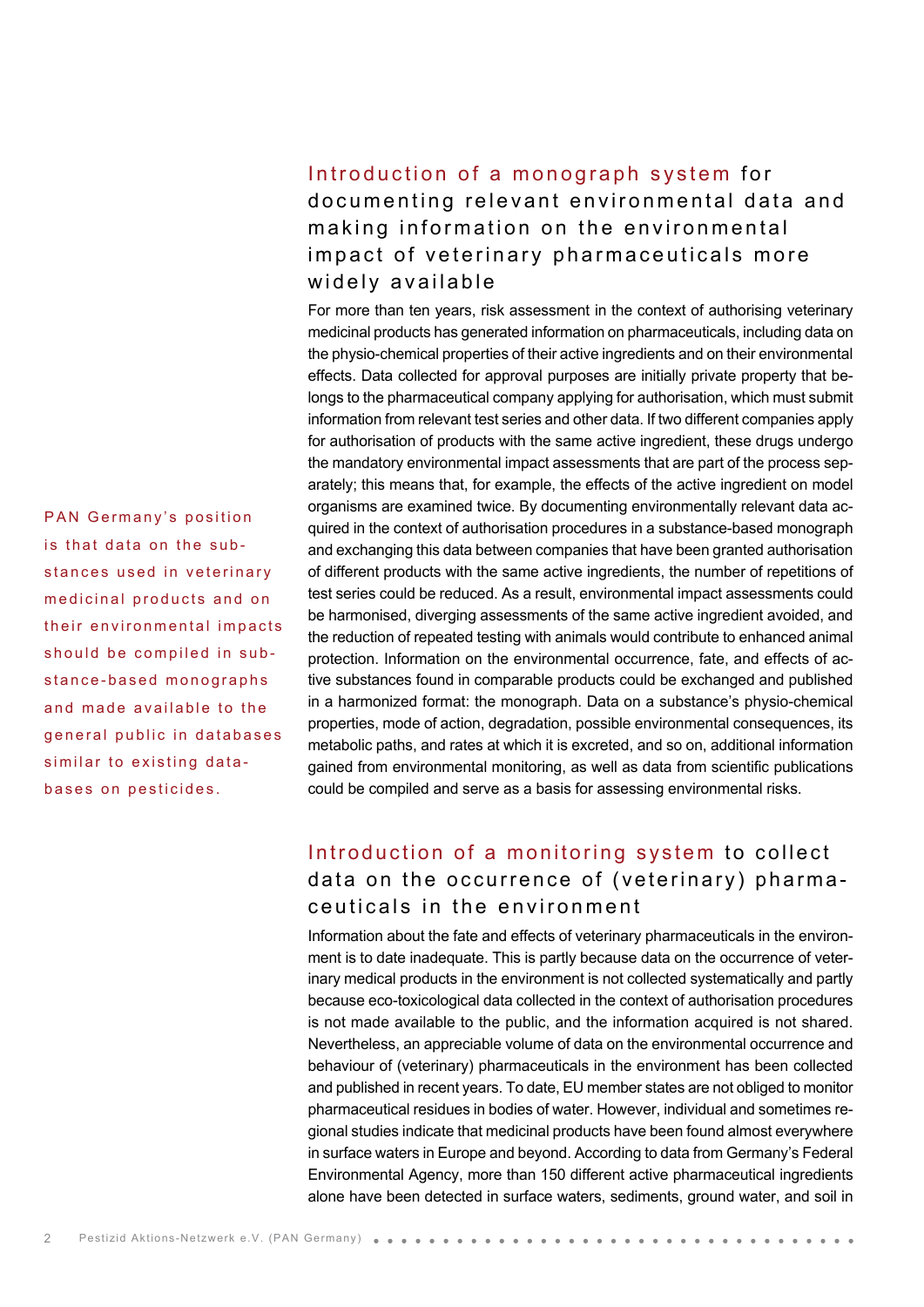Germany. Many of these substances have a high potential for causing harm to fish and small aquatic organisms. Such active ingredients have been detected in surface waters at concentrations of 0.1 to 1 microgram per litre – and sometimes even higher. Long-term tests with fish, daphnia, and algae have shown that these concentrations can affect aquatic organisms. Antibiotics can inhibit the growth of plants, algae, and cyanobacteria; antiparasitics harm insects, worms, and crustaceans. Even very low concentrations of residues of endocrine-active drugs interfere with fish reproduction and can harm amphibians. And these effects do not yet take into account possible aggravated effects due to the combined action of various contaminants. Among the active pharmaceutical substances detected in concentrations above 0.1 μg/l in Germany's surface waters, there are four antibiotics used in veterinary medicine: sulfadimidine, sulfamethoxazole, erythromycin, and trimethoprim. In soil, veterinary pharmaceuticals bind to soil particles, where their germicidal, antifungal, and antiparasitic properties affect soil organisms and can have considerable negative impacts on beneficial organisms and ecosystem functions. Veterinary drugs such as sulfonamides and tetracyclines have also been detected in ground water. Even if the concentrations detected so far are low and the number of findings has been small, ground water should remain free of contamination. Contamination of veterinary pharmaceuticals in ground water is an alarming finding – not only with respect to our drinking water supplies.

### Revision of the pharmacovigilance system for veterinary pharmaceuticals to ensure monitoring of their environmental effects

Before a drug is placed on the market, it undergoes a mandatory authorisation procedure, during which its efficacy and tolerance are investigated and possible environmental risks are evaluated in an environmental impact assessment. But even if undesirable impacts are assessed in this process, monitoring a medicinal product after it has been authorised and been placed on the market is especially important, since this is the only way to observe a product in everyday use and ascertain whether it has any previously undetected (side) effects. Therefore, all pharmaceuticals are subject to statutory safety monitoring, called pharmacovigilance, by the doctors and veterinarians who prescribe them. This involves observing and reporting on the risks and side effects of drugs used in humans or animals. Unlike pharmacovigilance procedures for human pharmaceuticals, this monitoring of veterinary drugs includes possible negative effects on the environment. However, there is a discrepancy between the legal obligation to report on environmental risks in the context of monitoring a drug after it has been authorised (Directive 2001/82/EC as amended in 2004) and the current possibilities for fulfilling this obligation. The pharmacovigilance system is product-related, but contamination of the environment generally cannot be attributed to a single product. To ensure monitoring of negative impacts on the environment, at the very least the occurrence of active substances from veterinary products that have been shown to be environmentally hazardous should be checked in specific environmental matrixes. Also problematic is the fact that veterinarians are not trained to identify possible harm to organisms in soil and water. In view of current knowledge already gathered in the lab and in the field about existing contamination of soil and

PAN calls for the introduction of mandatory and coordinated monitoring of the occurrence of pharma ceuticals in soil and bodies of water. In keeping with the precautionary principle, PAN calls for applying the existing limit for active sub stances from pesticides and biocides in ground water of 0.1 micrograms per litre (μg/l) for a single substance and 0.5 micrograms per litre (µq/l) for the total of all such substances to pharma ceuticals, as well.

PAN considers the current pharmacovigilance system to be unsuitable for monitoring possible negative impacts of veterinary pharmaceu ticals on the environment. According to PAN Germany, the system must be revised or other systems of environ mental monitoring have to be established.